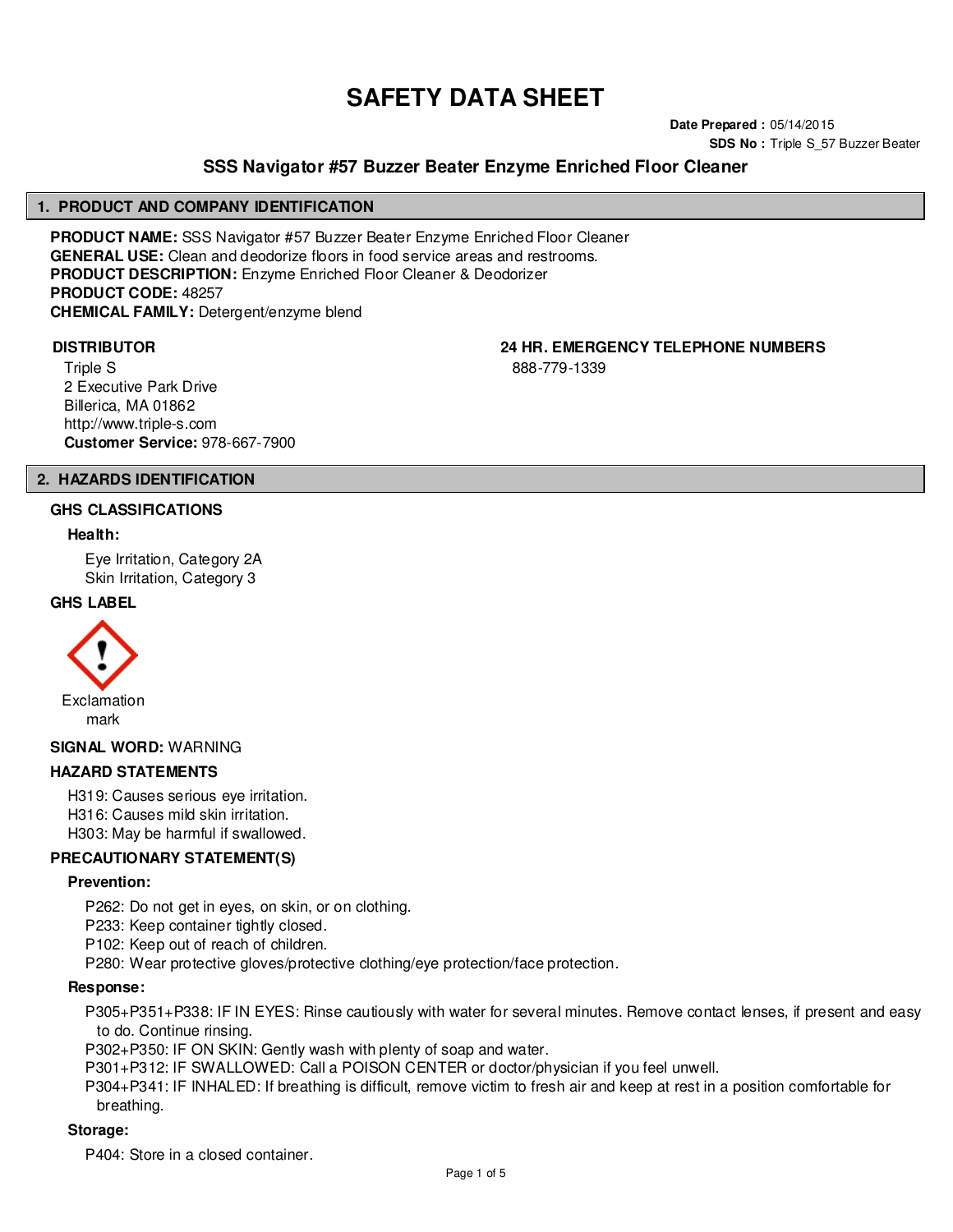# **Disposal:**

P501: Dispose of contents/container according to all local, state and Federal regulations.

## **EMERGENCY OVERVIEW**

**PHYSICAL APPEARANCE:** Green liquid

**IMMEDIATE CONCERNS:** Eye & Skin irritant

# **POTENTIAL HEALTH EFFECTS**

**EYES:** Contact causes severe eye irritation.

**SKIN:** May be mildly irritating with prolonged or repeated contact.

# **SKIN ABSORPTION: None Expected.**

**INGESTION:** Although of moderate to low toxicity, ingestion can cause gastrointestinal irritation, nausea, vomiting, diarrhea, and possible death.

**INHALATION:** None Expected.

# **REPRODUCTIVE TOXICITY**

**TERATOGENIC EFFECTS:** None known.

**CARCINOGENICITY:** No listed substance

**MUTAGENICITY:** None known.

**MEDICAL CONDITIONS AGGRAVATED:** Previous skin conditions such as dermatitis may be aggrevated.

**ROUTES OF ENTRY:** Eye, skin, ingestion.

**CANCER STATEMENT:** No known significant effects or critical hazards.

**WARNING CAUTION LABELS:** Irritant

**COMMENTS HEALTH:** Contact with open wounds, sores or eyes may cause infection unless areas are immediately flushed with clear water.

# **3. COMPOSITION / INFORMATION ON INGREDIENTS**

| <b>Chemical Name</b>                             | $Wt.\%$   | <b>CAS</b> |
|--------------------------------------------------|-----------|------------|
| Nonylphenol Ethoxylate                           | $0 - 5$   | 9016-45-9  |
| Tetrasodium ethylenediamine tetraacetate         | $0 - 5$   | 64-02-8    |
| Sodium Xylene Sulfonate                          | $0 - 5$   | 1300-72-7  |
| 2-propenoic acid, 2-methyl-, dodecyl Ester       | $0 - 1$   | 142-90-5   |
| Viable Non-pathogenic Bacillus Subtilis cultures | $0 - 1$   | N/A        |
| Dye                                              | < 0.1     | N/A        |
| Fragrance                                        | < 0.5     | N/A        |
| Water                                            | $80 - 85$ | 7732-18-5  |

# **4. FIRST AID MEASURES**

**EYES:** Immediately flush eyes with water for at least 15 minutes, while holding eyelids open. Remove contact lenses, if present, after the first 5 minutes, then continue rinsing eye. Seek medical attention immediately.

**SKIN:** Wash with soap and water. Get medical attention if irritation develops or persists.

**INGESTION:** Get immediate medical attention. Do not induce vomiting unless instructed to do so by poison center or physician.

**INHALATION:** Remove victim to fresh air and monitor. Seek medical advise if irritation persists.

### **SIGNS AND SYMPTOMS OF OVEREXPOSURE**

**EYES:** Burning sensation with tearing, redness.

**SKIN:** Prolonged contact will cause irritation marked by redness, burning sensation.

**SKIN ABSORPTION:** Not Established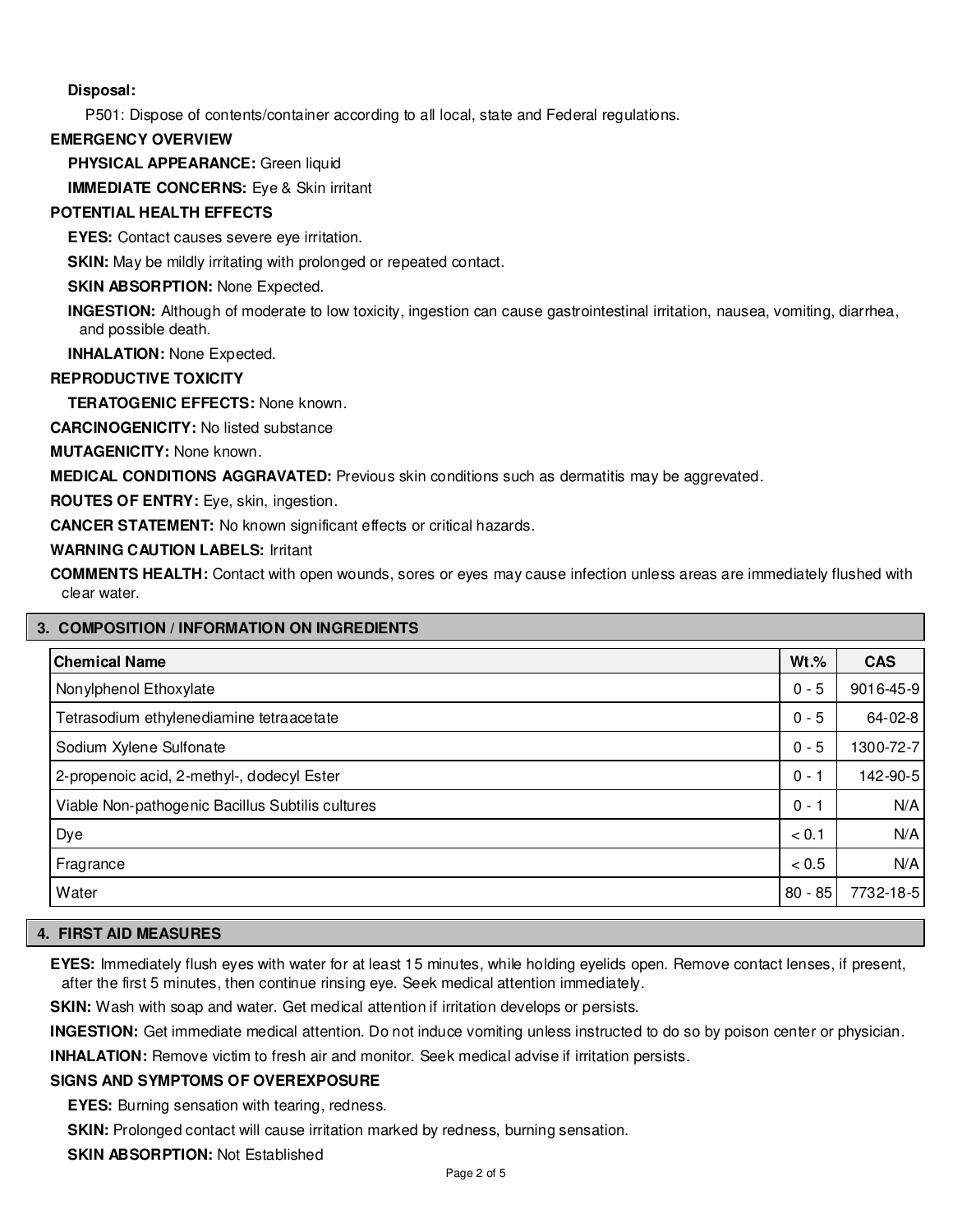**INGESTION:** Irritation of mouth, throat, along with stomach upset, vomiting. **INHALATION:** Irritation of nose, throat and lungs with coughing, sneezing, possible difficulty breathing. **ACUTE EFFECTS:** Not Established

## **5. FIRE FIGHTING MEASURES**

**FLAMMABLE CLASS:** NA = Not Applicable

**GENERAL HAZARD:** NA = Not Applicable

**EXTINGUISHING MEDIA:** Not required. Water based material.

# **6. ACCIDENTAL RELEASE MEASURES**

**SMALL SPILL:** Avoid walking in product. Wipe up or otherwise flush small spills to sanitary sewer.

**LARGE SPILL:** Avoid walking in material. Prevent product from entering into stream, soil, storm sewer or other bodies of water.

# **ENVIRONMENTAL PRECAUTIONS**

**WATER SPILL:** Avoid discharges into open waterways.

**LAND SPILL:** Avoid discharge to soil.

**GENERAL PROCEDURES:** Isolate spill or leak area immediately. Keep unauthorized personnel away. Do not touch or walk through spilled material. Prevent entry into waterways, sewers, or confined areas. Absorb with dry earth, sand or other noncombustible material and transfer to containers.

**SPECIAL PROTECTIVE EQUIPMENT:** Eye protection, rubber gloves, rubber boots to protect feet.

#### **7. HANDLING AND STORAGE**

**GENERAL PROCEDURES:** Close container after use.

**HANDLING:** Wear eye protection, rubber gloves when handling concentrate.

**STORAGE:** Store in area inaccessible to children.

**STORAGE TEMPERATURE:** Store at ambient temperatures.

### **8. EXPOSURE CONTROLS / PERSONAL PROTECTION**

**ENGINEERING CONTROLS:** No special requirements.

## **PERSONAL PROTECTIVE EQUIPMENT**

**EYES AND FACE:** Safety glasses with side shields.

**SKIN:** Rubber or other chemical resistant gloves.

**PROTECTIVE CLOTHING:** No special requirements.

**WORK HYGIENIC PRACTICES:** Wash with soap and water after handling. Do not eat, drink or smoke while using product.

# **9. PHYSICAL AND CHEMICAL PROPERTIES**

**PHYSICAL STATE:** Liquid **ODOR:** Apple spice **ODOR THRESHOLD:** Not Established **COLOR:** Green **pH:** 8.5 to 9.5 **PERCENT VOLATILE:** >90 **FLASH POINT AND METHOD:** None **FLAMMABLE LIMITS:** N/A **AUTOIGNITION TEMPERATURE:** NA = Not Applicable **VAPOR PRESSURE:** ≤ 20 mm Hg at (68°F) **VAPOR DENSITY:** > 1 Air = 1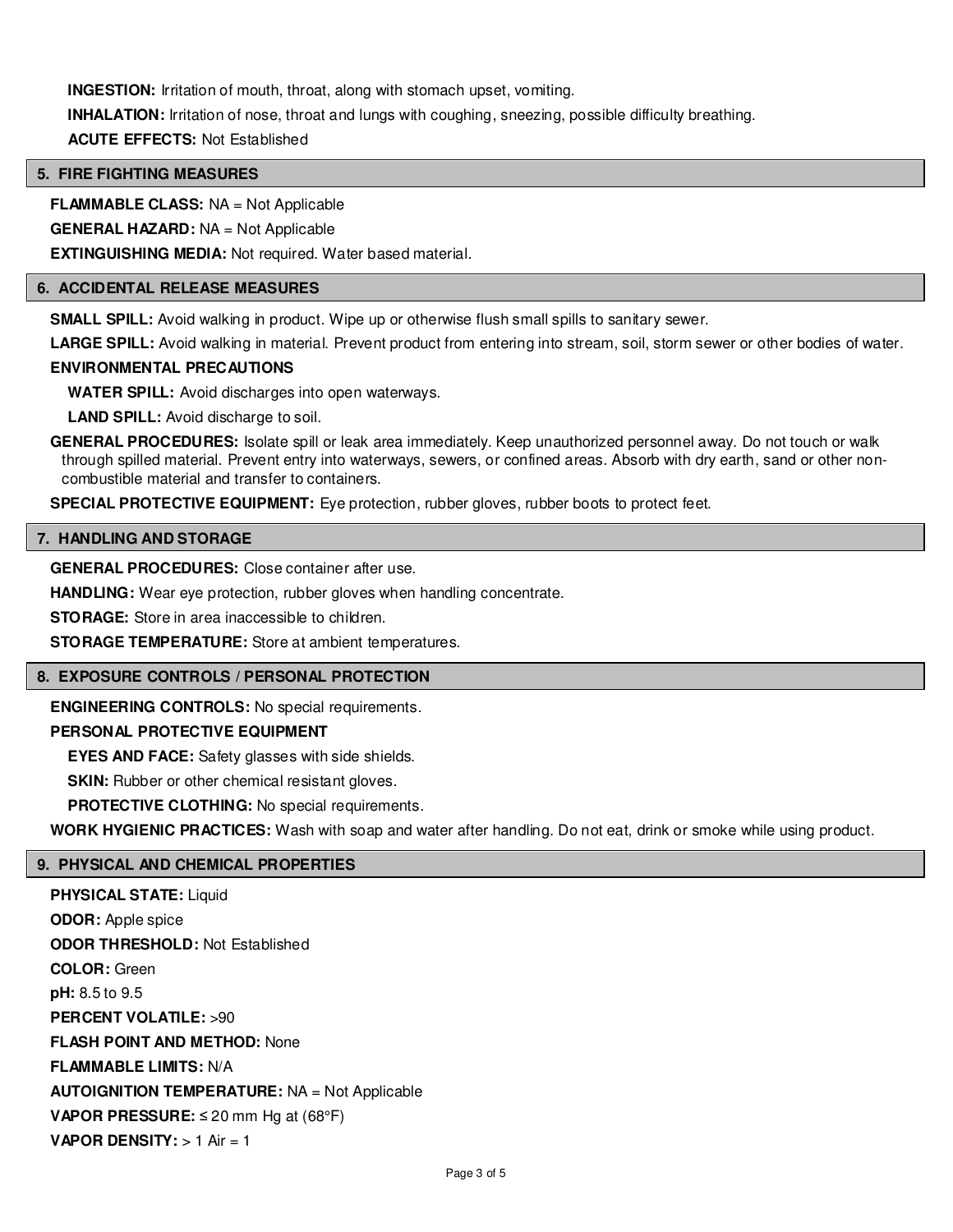**BOILING POINT: 212º F; 100° C FREEZING POINT: 32° F; 0° C THERMAL DECOMPOSITION:** Not Available **SOLUBILITY IN WATER:** Complete **EVAPORATION RATE:** (Water =1) 1.0

**DENSITY:** 8.65 at (68°F)

**SPECIFIC GRAVITY:** 1.036 grams/ml.

**VISCOSITY:** Water thin.

**(VOC):** None

# **10. STABILITY AND REACTIVITY**

**REACTIVITY:** Stable **HAZARDOUS POLYMERIZATION:** No **CONDITIONS TO AVOID:** Not Established **POSSIBILITY OF HAZARDOUS REACTIONS:** None Expected. **HAZARDOUS DECOMPOSITION PRODUCTS:** None known. **INCOMPATIBLE MATERIALS:** Strong acids, oxidizers.

# **11. TOXICOLOGICAL INFORMATION**

### **ACUTE TOXICITY**

| <b>Chemical Name</b>                     | ORAL $LD_{50}$ (rat) | DERMAL LD <sub>50</sub> (rabbit) |
|------------------------------------------|----------------------|----------------------------------|
| Nonylphenol Ethoxylate                   | 16000 mg/kg (rat)    | 4490 mg/kg (rabbit)              |
| Tetrasodium ethylenediamine tetraacetate | 3030 mg/kg (rat)     | $>$ 5000 mg/kg (rabbit)          |

**DERMAL LD50:** Not Established

**ORAL LD50:** Not Established

**INHALATION LC50:** Not Established

**SERIOUS EYE DAMAGE/IRRITATION:** Irritant

**RESPIRATORY OR SKIN SENSITISATION:** No known significant effects or critical hazards.

**GERM CELL MUTAGENICITY:** No known significant effects or critical hazards.

**REPRODUCTIVE TOXICITY:** No known significant effects or critical hazards.

### **12. ECOLOGICAL INFORMATION**

**ENVIRONMENTAL DATA:** Not Established

**ECOTOXICOLOGICAL INFORMATION:** Not Established

**AQUATIC TOXICITY (ACUTE):** Not Established

### **13. DISPOSAL CONSIDERATIONS**

**DISPOSAL METHOD:** Small amounts (less than 5 gallons) may be disposed of in sanitary sewer. Consult local authorities for additional disposal information.

**FOR LARGE SPILLS:** Consult with local and state authorities for large volume disposal.

**PRODUCT DISPOSAL:** See above.

**EMPTY CONTAINER:** Rinse container with clear water. Offer container for recycling, or dispose of in trash.

**RCRA/EPA WASTE INFORMATION:** NA = Not Applicable

### **14. TRANSPORT INFORMATION**